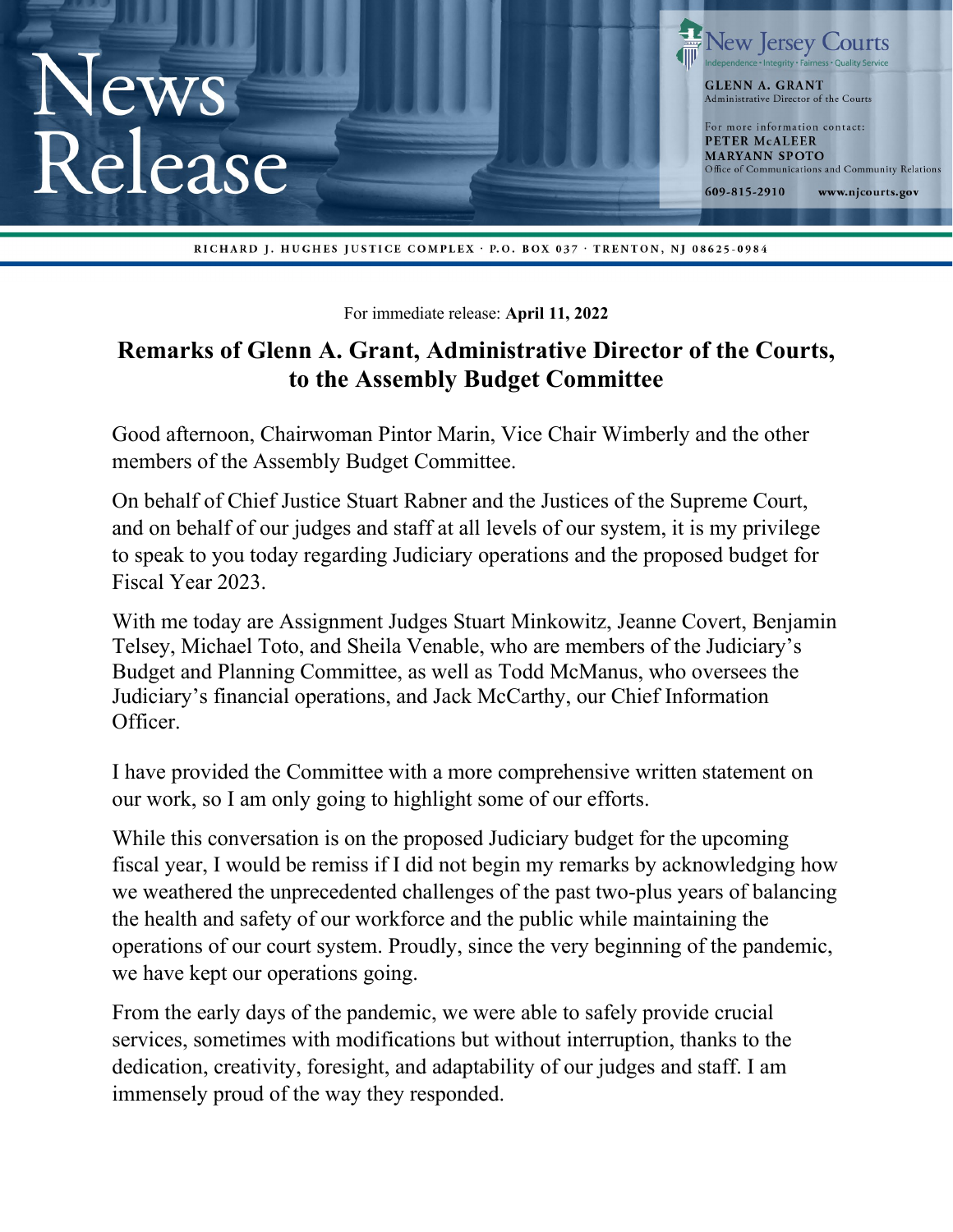There are four interrelated issues critical to our capacity to continue to serve as a forum for the public to resolve their disputes.

Number #1. Technology. Based on the funding commitments previously made by the executive and legislative branches, led by this Committee and the Senate Budget Committee, the Judiciary had in place a technological infrastructure before COVID-19 that allowed us to respond quickly to changing health and safety protocols, and to find new ways to provide access to the courts. Examples of our ability to quickly pivot and respond to the changing status of the virus in our state are reflected in the Supreme Court's numerous orders issued since March of 2020.

To put some numbers on what the Judiciary has accomplished during the pandemic, since March 2020, more than 322,000 virtual events, involving more than 4.2 million parties participating remotely, have been conducted in the state courts, and another nearly 2 million defendants have been scheduled for virtual sessions in municipal courts.

Numbers  $#2<sup>nd</sup>$  and  $3<sup>rd</sup>$  issues are Diversity and Access to Justice. These challenges involve our continuously changing customer base and the need to ensure affordable access.

To ensure that this representation and technology gap did not prevent these consumers of our services from effectively participating in the judicial process, the Judiciary developed several initiatives to bridge the digital divide and maintain access for all. For example, we created technology rooms in all of our courthouses to allow individuals without technology to participate in court proceedings. And we created a new application called JEDS to allow self-represented parties and attorneys to file documents electronically.

Access to our courts has been impacted by an increase in the pending case loads. While the courts continued to operate effectively during the pandemic, a number of dockets have seen significant growth. And that obviously is an area of concern.

As of April 1, 2022, there were nearly 7,000 defendants sitting in our county jails awaiting trial, innocent until proven guilty and yet without their freedom.

Vacancies. The fourth challenge – judicial and administrative resources – has been made more problematic because of the pandemic. And, despite our efforts throughout the pandemic, caseloads are increasing throughout our court system while at the same time we are experiencing a record – and still growing – number of judicial vacancies. This is not just a matter of statistical consideration – courts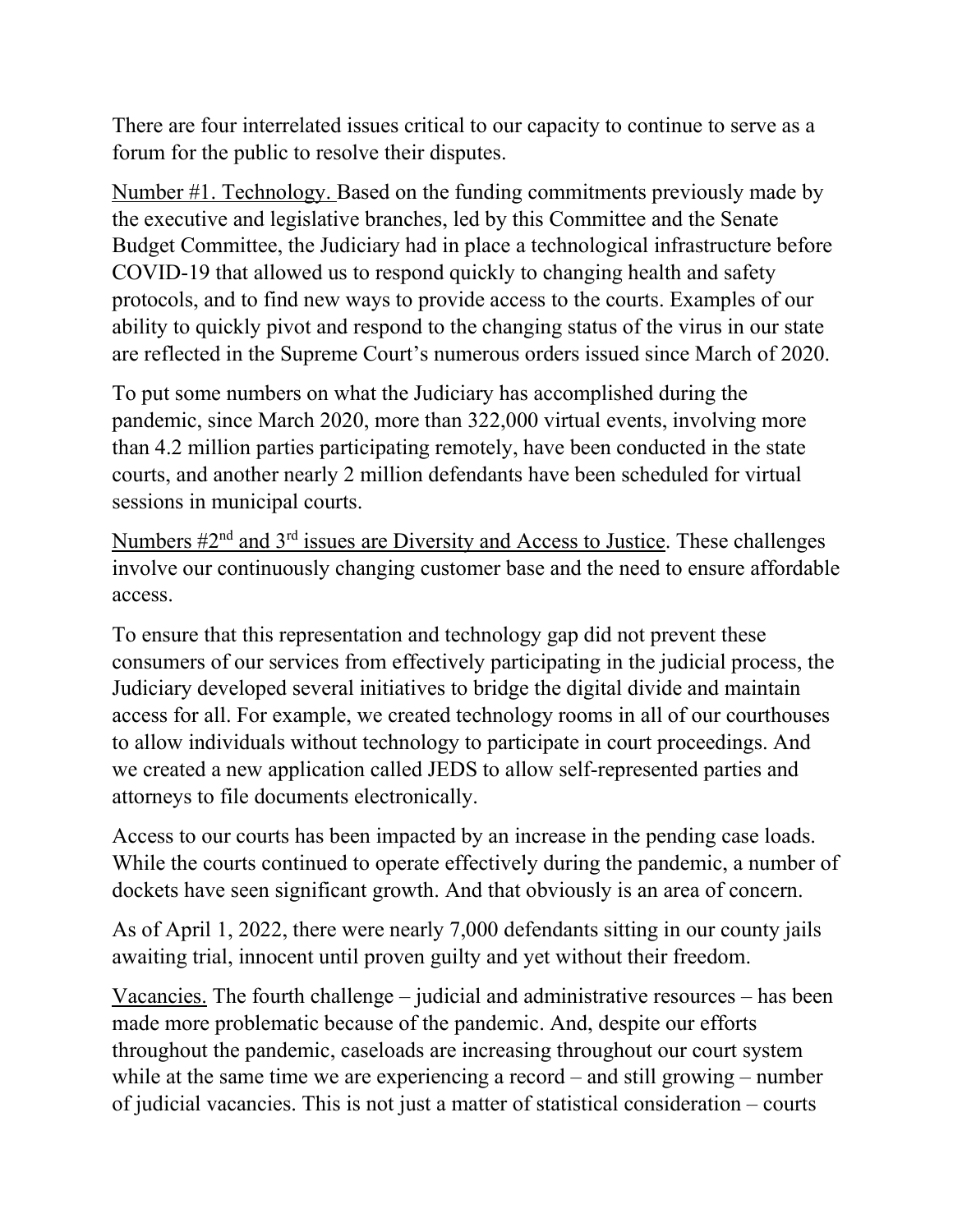exist to serve society and our inability to resolve matters in a timely manner represents a threat to the well-being of the residents and businesses of our communities.

A brief list of the growth in some of our case types is as follows:

**1. Post-Indictment pending criminal cases are almost 50% larger than it was before the pandemic.** 

## **Speedy Trial Details (in jail cases) for post-Indictment (as of April 4, 2022)**

126 cases with defendants in jail for more than three years

368 cases with defendants in jail for between two and three years

1,250 cases with defendants in jail for between one and two years

## **2. Landlord Tenant pending cases have increased more than four times from 11,316 in February 2020 to 46,369 in February 2022.**

## **3. Domestic Violence pending cases have increased 86.2% from 1,869 in February 2020 to 3,480 in February 2022.**

The number of Domestic Violence cases older than three months increased by more than 10 times from 41 in February 2020 to 442 in February 2022.

The number of DV cases older than 6 months increased from 10 in February 2020 to 90 in February 2022.

To resolve these cases, we need judges. But as of May 1, we will reach a new historic high of 75 judicial vacancies, with 22 more currently anticipated by the end of 2022. Seventy-five vacancies out of 463 authorized judgeships represents a 16% vacancy rate. As Chief Justice Rabner warned this time last year, a continued high level of unfilled judgeships comes with a price. We simply cannot expect to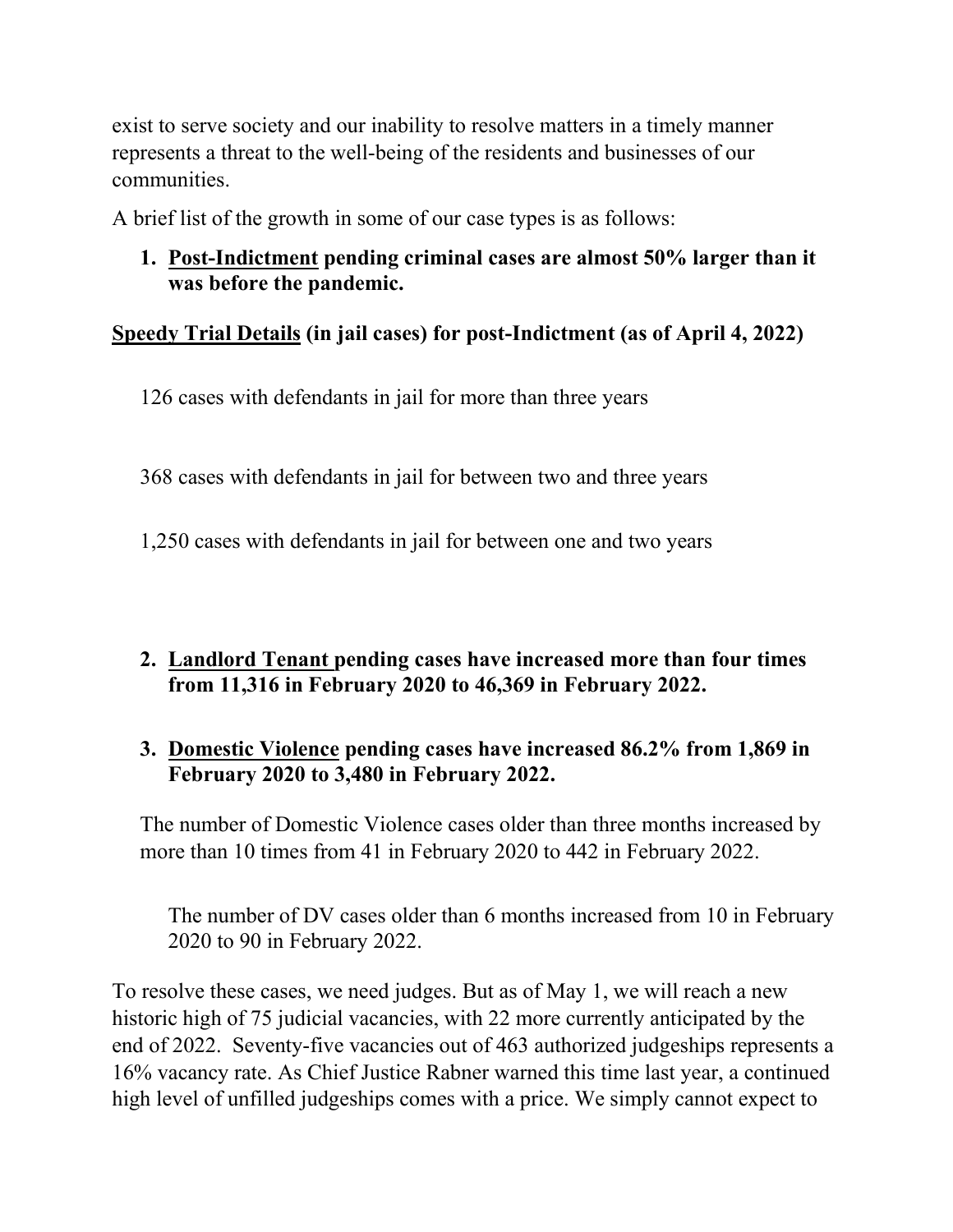confront the aftermath of a hundred-year crisis while facing an unprecedented number of judicial vacancies.

To confront the challenges before us, we need to reduce the number of judicial vacancies to a sustained level, of between 25 and 30. The last time the Judiciary functioned with 25-30 vacancies was in 2018 -2019. Since then, we have operated, in effect, with a structural deficit of judges. In order for the courts to be able to ensure that cases are resolved in a timely manner, defendants are not inordinately detained, and justice is timely served, that structural deficit cannot continue.

The longer we wait, the worse the problem will get. The challenges we face are not going away and we must work together to respond to them.

With that in mind, I want to talk briefly about three initiatives of Chief Justice Rabner that rely on coordinated court and community collaboration to advance the well-being and safety of our community.

The first initiative is a pilot program that works to better identify those CJRreleased individuals who have mental health issues, to connect them to community-based services and provide opportunities for diversion as soon as possible. The program involves a multi-disciplinary collaborative effort involving the county jail officials, the prosecutor and public defender, behavioral health and treatment providers, and the supervision of a Judiciary diversion officer. Essex and Morris counties are in the early stages of this pilot program, and we expect that later in the year they will provide data that will help us measure the areas of success and identify areas in need of improvement. Camden and Middlesex counties are in the planning stages of their own programs. The success of this program requires strong partnerships among all three branches of government, and we applaud Department of Human Services Acting Commissioner Adelman for her leadership in this area.

The second example, the JOBS program, or Judiciary Opportunities for Building Success, was founded by the Chief Justice on the notion that quality employment provides the best chance for an individual to turn their life around and then maintain that success. In partnership with private employers and the Department of Labor, the JOBS program provides participants in recovery court and the Intensive Supervision Program (ISP), along with other probation clients, the opportunity to acquire job training and employment. Members of the JOBS Committee include legislators, prosecutors, public defenders, and others.